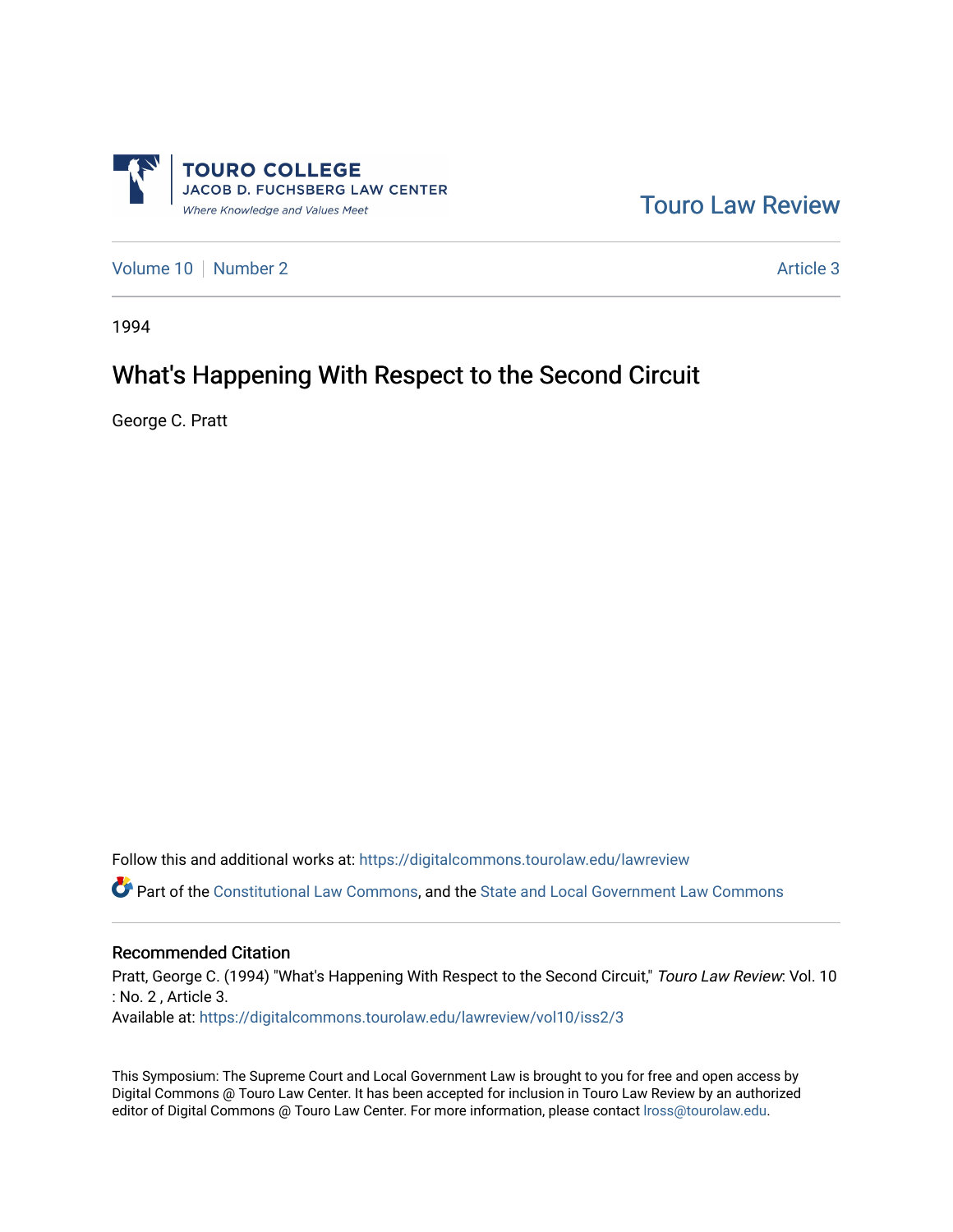

Vol. 10, No. 2

JACOB **D. L ]** Winter 1994

## **WHAT'S HAPPENING WITH RESPECT TO THE SECOND CIRCUIT**

**FUCHSBERG LAW CENTER**

#### *Judge Leon D. Lazer:*

Thank you. Seated to my left is Professor Gary Shaw, who will be serving as interlocutor for today's event. He is an authority on constitutional law and a very important member of our faculty. Professor Shaw has been consulted by foreign governments for his expertise in the area of constitutional law and has been a regular traveler to Belarus, one of the former Soviet Republics, which is now in the process of drafting its own constitution. Professor Shaw's function will be to ask questions at the conclusion of each lecture.

Without further adieu, we shall proceed with our first speaker who is going to not only tell you some of his experiences, but also illuminate this conference with some of his thoughts. He will also moderate the discussion among the first two speakers who are going to be dealing with the subject of the Fourth and Sixth Amendments. Touro Law Center is very proud to have achieved the distinction of bringing to its full-time faculty the Honorable George **C.** Pratt of the Court of Appeals for the Second Circuit. Judge Pratt remains on senior status, and so both the judiciary and academic worlds will have the benefit of his wisdom. Judge Pratt has a very significant background in municipal law as well

297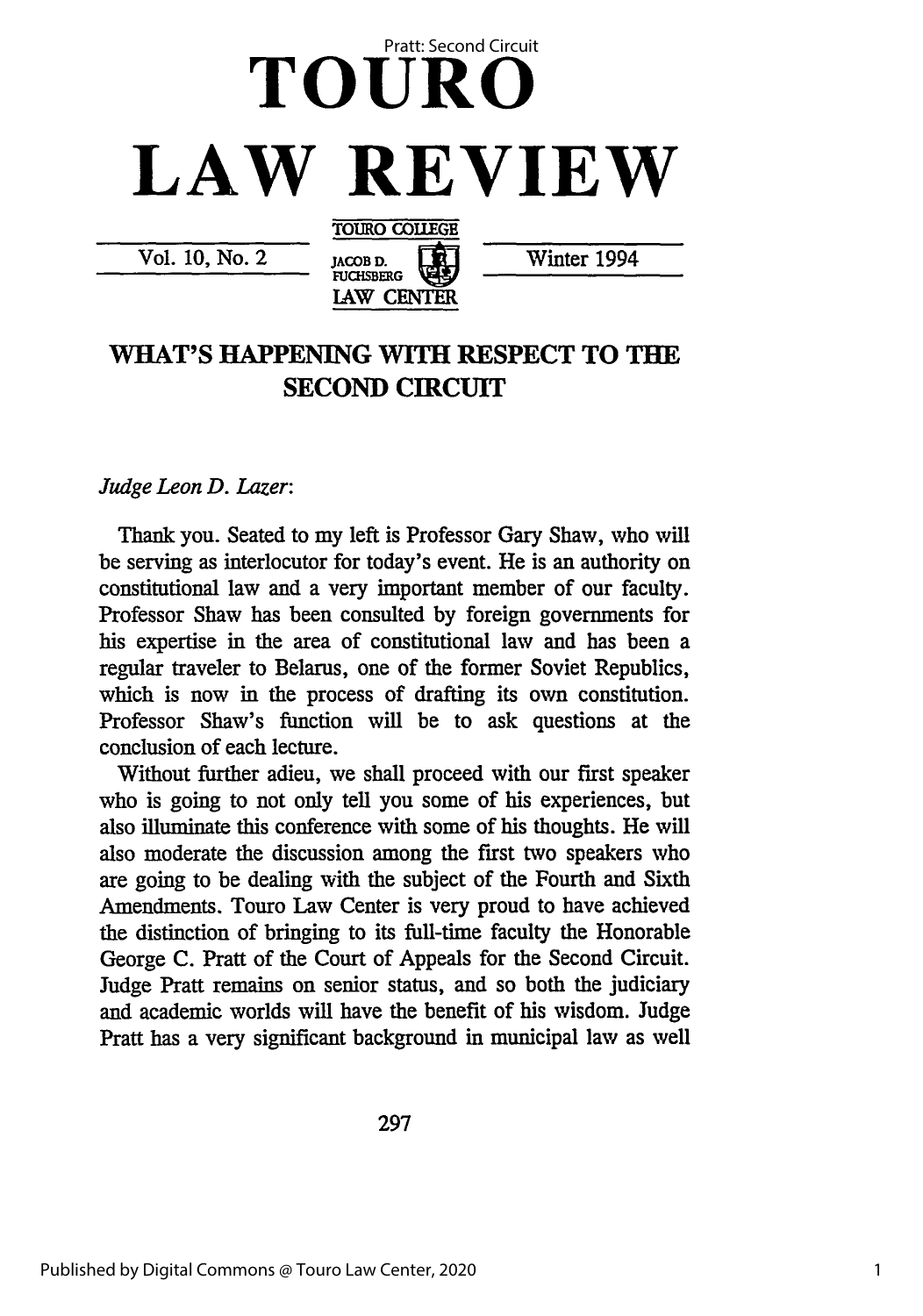as other areas of law. He is a graduate of Yale Law School, served as a clerk to Judge Froessel in the New York State Court of Appeals and served as special counsel for many of the villages in Nassau County. He has served as special counsel to the County Board of Supervisors and to other governmental agencies in Nassau County. It is now my pleasure to introduce to you Judge Pratt.

#### *Hon. George C. Pratt:*

Thank you, Judge Lazer. It is important to be up-to-date on the activities of the Supreme Court and, of course, that is the thrust of the conference today and that is what the other speakers are going to talk about. However, I have never been one to go with the flow. What I would like to do is very briefly take a look at some of the results of what the Supreme Court has previously done and focus on how some of those cases have played out in recent Second Circuit decisions. In other words, you might style my remarks, "What's happening with respect to the Second Circuit."

The largest group of section 19831 cases that enter into the federal system, of course, are the police misconduct cases. 2 The

*2. See, e.g.,* King v. Macri, 993 F.2d 294 (2d Cir. 1993). In *King, the* defendant sought punitive damages for police misconduct. *Id.* at 296. At trial the law enforcement officers "conceded that they used a great deal of force, including punching [defendant] and forcing him to the floor." *Id.* Furthermore, "[defendant] testified that the officers continued to punch him after he was handcuffed, and that [one] officer... put him in a choke-hold that made it

<sup>1. 28</sup> U.S.C § 1983 (1988). Section 1983 states:

<sup>[</sup>e]very person who, under color of any statute, ordinance, regulation, custom, or usage, of any State or Territory or the District of Columbia, subjects, or causes to be subjected, any citizen of the United States or other person within the jurisdiction thereof to the deprivation of any rights, privileges, or immunities secured by the Constitution and laws, shall be liable to the party injured in an action at law, suit in equity, or other proper proceeding for redress. For the purposes of this section, any Act of Congress applicable exclusively to the District of Columbia shall be considered to be a statute of the District of Columbia.

*Id.*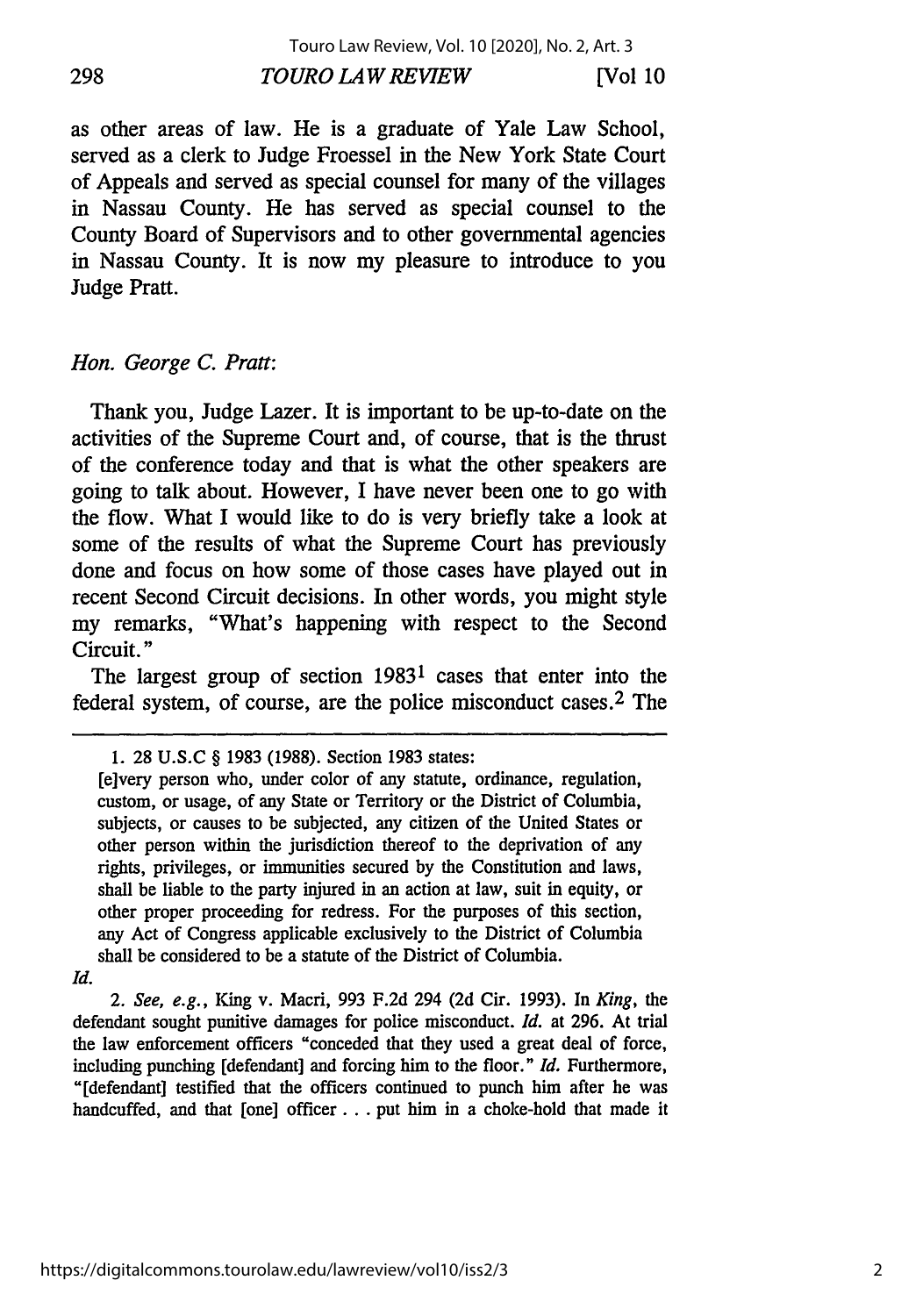*SECOND CIRCUIT* 1994] **299** Pratt: Second Circuit

rules and principles that govern these cases are pretty well settled by now, with the result that on our court we see relatively few appeals that present nuts-and-bolts-type issues in these misconduct cases. What that means, I suppose, is that these cases are now being resolved at the district court level and they simply do not need our appellate guidance, $3$  or should I say, appellate interference?

The two questions that have been most frequently litigated over the last year or two, are immunity and municipal liability under *Monell v. Department of Social Services.4* Let me focus on those two for just a moment.

With respect to immunity, the appellate focus on immunity problems intensified greatly after the Supreme Court's decision in *Mitchell v. Forsyth.5 In Mitchell,* the Supreme Court held that it was permissible to take an interlocutory appeal to the circuit court whenever the district court denied a defendant's motion to dismiss on grounds of qualified immunity. <sup>6</sup>

difficult for him to breathe." *Id.* The Second Circuit remanded the case for a determination on the amount of punitive damages. *Id.* at 299; Vann v. City of New York, 1993 **VL** 404005 (S.D.N.Y. Oct. 4, 1993). In *Vann,* the court granted summary judgment for the City based on plaintiff's claim that an off duty police officer used excessive force in arresting plaintiff who had left the scene of an accident which involved the arresting officer. *Id.* at \*1. While the court stated that "[d]eliberate indifference to police officers' use of excessive force can constitute a 'policy' creating municipal liability under section 1983... [p]laintiff **...** failed to raise a triable issue as to whether the existence of a municipal policy or custom caused his injuries." *Id.* at  $\approx$ 2,  $\approx$ 3; Brown v. Co Chambers #2023, 1993 WL 307769 (S.D.N.Y. Aug. 9, 1993). The court stated that a complaint for a claim under section 1983 against a corrections officer cannot be sustained based on alleged violations of section 1983. *Id.* at \*2; Jermosen v. Coughlin, 1993 WL 267357 (S.D.N.Y. July 9, 1993). The court found that plaintiff's perceived threat by corrections officers to conduct a strip search was not excessive force actionable under section 1983. *Id.* at \*2.

*3. See supra* note 2.

4. 436 U.S. 658 (1978). The Court held that a municipality can be found liable for constitutional violations only when the violation comes about as a result of the municipality's "policy or custom." *Id.* at 694.

5. 472 U.S. 511 (1985).

*6. Id.* at 527-28. The Court based its holding in part by stating that: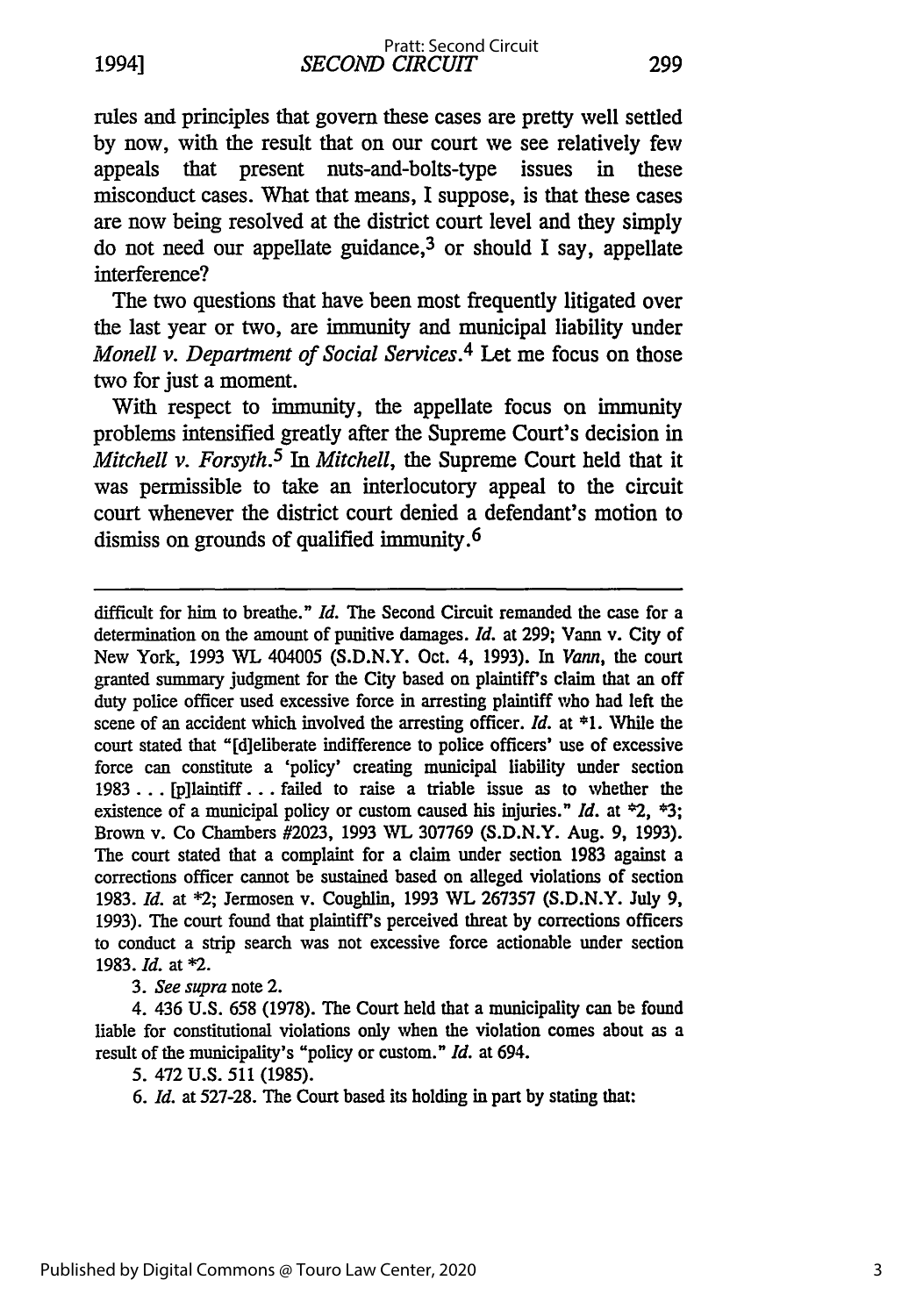### *TOURO LAW REVIEW* **300 [Vol 10**

Now, there are a number of points about that. The theory underlying the Supreme Court's decision is that qualified immunity is not just immunity from damages liability, which up until *Mitchell*, everybody had assumed it was.<sup>7</sup> Instead, it was an immunity from suit, from having to be subjected to meritless discovery, and from having to go to trial. This created great consequences in the Supreme Court's view. The Court pointed to their decision in *Harlow v. Fitzgerald,8* which transformed qualified immunity from a dual inquiry as to whether there was subjective good faith and objective good faith.<sup>9</sup> They made it a

[It follows from the recognition that qualified immunity is in part an entitlement not to be forced to litigate the consequences of official conduct that a claim of immunity is conceptually distinct from the merits of the plaintiff's claim that his rights have been violated. An appellate court reviewing the denial of the defendant's claim of immunity need not consider the correctness of the plaintiff's version of the facts, nor even determine whether the plaintiff's allegations actually state a claim. All it need determine is a question of law: whether the legal norms allegedly violated by the defendant were clearly established at the time of the challenged actions or, in cases where the district court has denied summary judgment for the defendant on the ground that even under the defendant's version of the facts the defendant's conduct violated clearly established law, whether the law clearly proscribed the actions the defendant claims he took.

#### *Id.*

*7. See* Washington Square Post #1212 Am. Legion v. Maduro, 907 F.2d 1288, 1290-91 (2d Cir. 1990) ("Qualified immunity has long shielded government officials performing discretionary functions from civil damages liability 'insofar as their conduct does not violate clearly established statutory or constitutional rights of which a reasonable person would have known.'" (quoting Harlow v. Fitzgerald, 457 U.S. 800, 818 (1982))).

8. 457 U.S. 800 (1982)

*9. Id.* at 815. The Court stated:

Decisions of this Court have established that the 'good faith' defense has both an 'objective' and a 'subjective' aspect. The objective element involves a presumptive knowledge of and respect for 'basic, unquestioned constitutional rights.' The subjective component refers to 'permissible intentions.' Characteristically the Court has defined these elements by identifying the circumstances in which qualified immunity would not be available. Referring both to the objective and subjective elements, we have held that qualified immunity would be defeated if an official 'knew or reasonably should have known that the action he took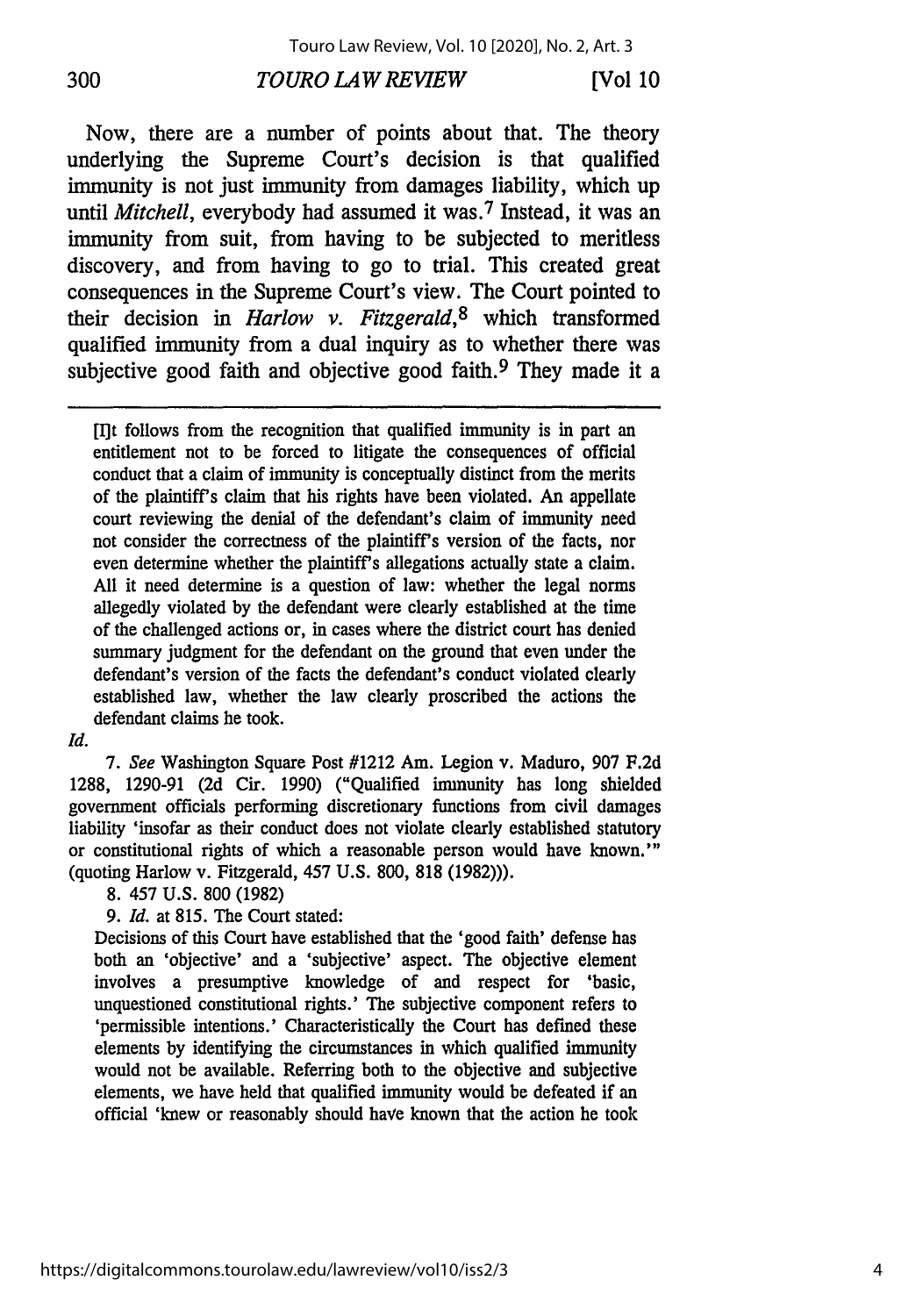*SECOND CIRCUIT* Pratt: Second Circuit

question of law **by** saying the test is one that is purely objective. 10 We do not care what was really going on in the mind of the public official, we just wanted to know what would the reasonable official have done and thought and believed under the circumstances.<sup>11</sup> And then the question is, would a reasonable official realize that what was done violated clearly established constitutional law?

It has been said that what the Court established under *Harlow* was that the only public officials that can be held liable are those who are either malicious in what they do, or plainly incompetent because they do not know what they are doing. **12** In any event, the *Harlow* test was made a legal test rather than a factual one, chiefly so that it could be resolved on a motion for summary judgment. **<sup>13</sup>**

within his sphere of official responsibility would violate the constitutional rights of the [plaintiff], or if he took the action with the malicious intention to cause a deprivation of constitutional rights or other injury **.... '**

*Id.* (quoting Wood v. Strickland, 420 U.S. 308, 322 (1975)).

10. *Id.* at 818. The Court held that "government officials performing discretionary functions generally are shielded from liability for civil damages insofar as their conduct does not violate clearly established statutory or constitutional rights of which a reasonable person would have known." *Id.*

11. *Id.*

12. *See, e.g.,* Malley v. Briggs, 475 U.S. 335, 341 (1986) ("As the qualified immunity defense has evolved, it provides ample protection to all but the plainly incompetent or those who knowingly violate the law.").

13. *See Harlow,* 457 U.S. at 818. The *Harlow* Court stated that:

[r]eliance on the objective reasonableness of an official's conduct, as measured by reference to clearly established law, should avoid excessive disruption of government and permit the resolution of many insubstantial claims on summary judgment. On summary judgment, the judge appropriately may determine, not only the currently applicable law, but whether that law was clearly established at the time an action occurred. If the law at that time was not clearly established, an official could not reasonably be expected to anticipate subsequent legal developments, nor could he fairly be said to 'know' that the law forbade conduct not previously identified as unlawful. Until this threshold immunity question is resolved, discovery should not be allowed.

Id.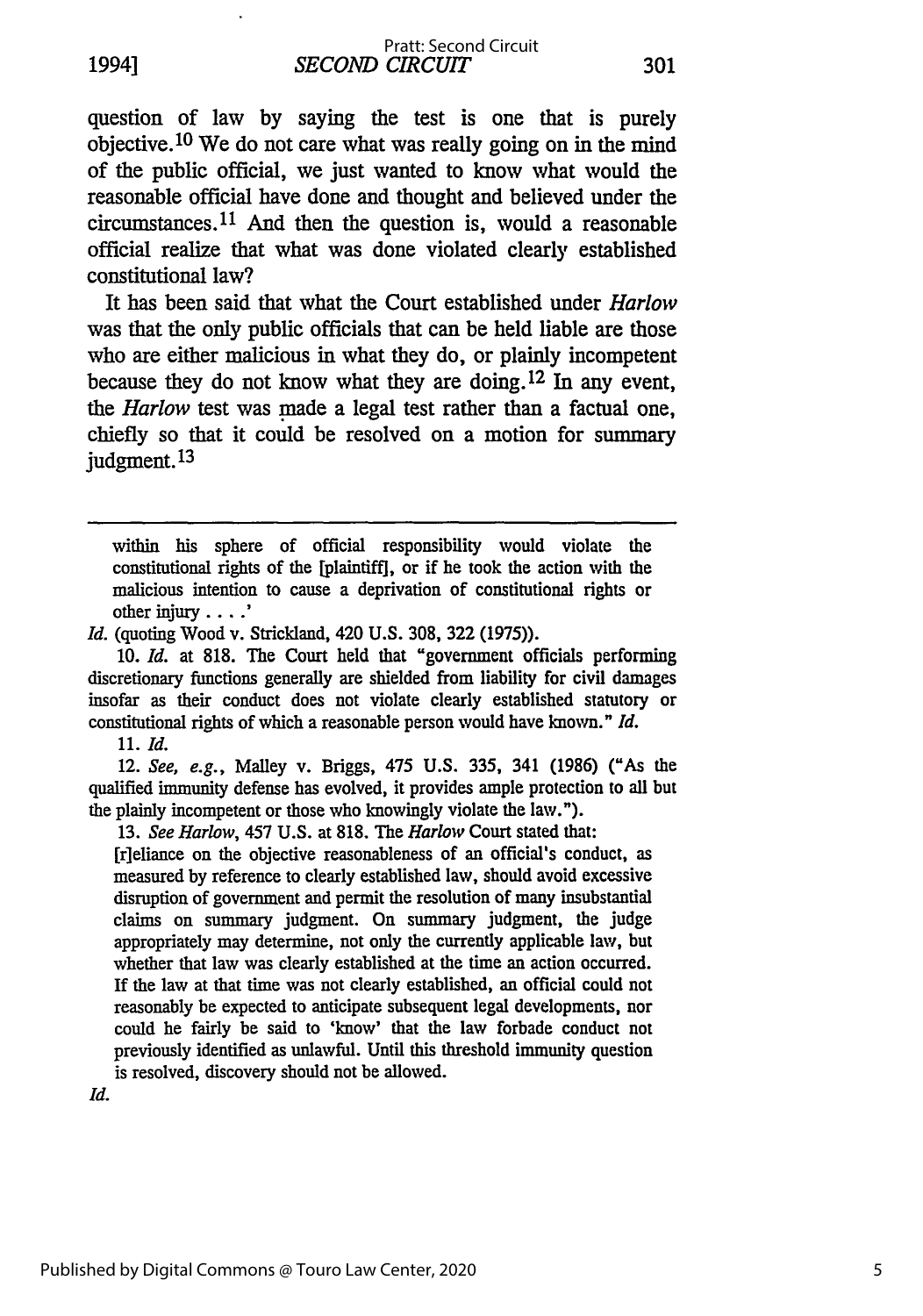#### *TOURO LAW REVIEW 302* **[Vol 10**

There are several consequences which stem from the *Mitchell* opinion. First, there has been a great increase in the number of appeals in section 1983 cases. In almost every case, after the motion to dismiss for legal insufficiency, there is a motion - usually on summary judgment -- to dismiss on qualified immunity grounds. 14 This is in cases against the individual officers, not against the municipality. 15 The second consequence is that if a case goes the full route to judgment, it involves three appeals. One on qualified immunity, another on the merits and a third on attorneys' fees, thus multiplying the appellate litigation that is related to these cases.

Another consequence is that the Supreme Court has set up the means for making a kind of end run around the final judgment rule in the federal courts. In *Siegert v. Gilley,16* the Court said that district and circuit courts should not address the qualified immunity issue until they have determined whether or not a constitutional right has been violated by the conduct that is at issue. 17 Now, in practical effect, look at the motion to dismiss

15. *See, e.g., Magnotti,* 918 F.2d at 366 (suit against police officer); *Alexander,* 916 F.2d at 1394-95 (suit against prison warden and administrative systems manager); *Del A.,* 855 F.2d at 1150 (suit against state governor and officials); DeVargas v. Mason & Hanger-Silas Mason Co., Inc., 844 F.2d 714 (10th Cir. 1988) (suit against individual officials of a private corporation and the United States Department of Energy).

16. 111 **S.** Ct. 1789 (1991).

17. *Id.* at 1793. The Court stated that

**[a]** necessary concomitant to the determination of whether the constitutional right asserted by a plaintiff is 'clearly established' at the time the defendant acted is the determination of whether the plaintiff has asserted a violation of a constitutional right at all. Decision of this purely legal question permits courts expeditiously to weed out suits which fail the test without requiring a defendant who rightly claims qualified immunity to engage in expensive and time consuming preparation to defend the suit on its merits. One of the purposes of

<sup>14.</sup> See, e.g., Magnotti v. Kuntz, 918 F.2d 364 (2d Cir. 1990) (denying motion for summary judgment based on qualified immunity defense); Alexander v. Perrill, 916 F.2d 1392 (9th Cir. 1990) (affirming denial of motion for summary judgment on qualified immunity defense); Del A. v. Edwards, 855 F.2d 1148 (5th Cir. 1988) (denying motion for dismissal or summary judgment on qualified immunity grounds).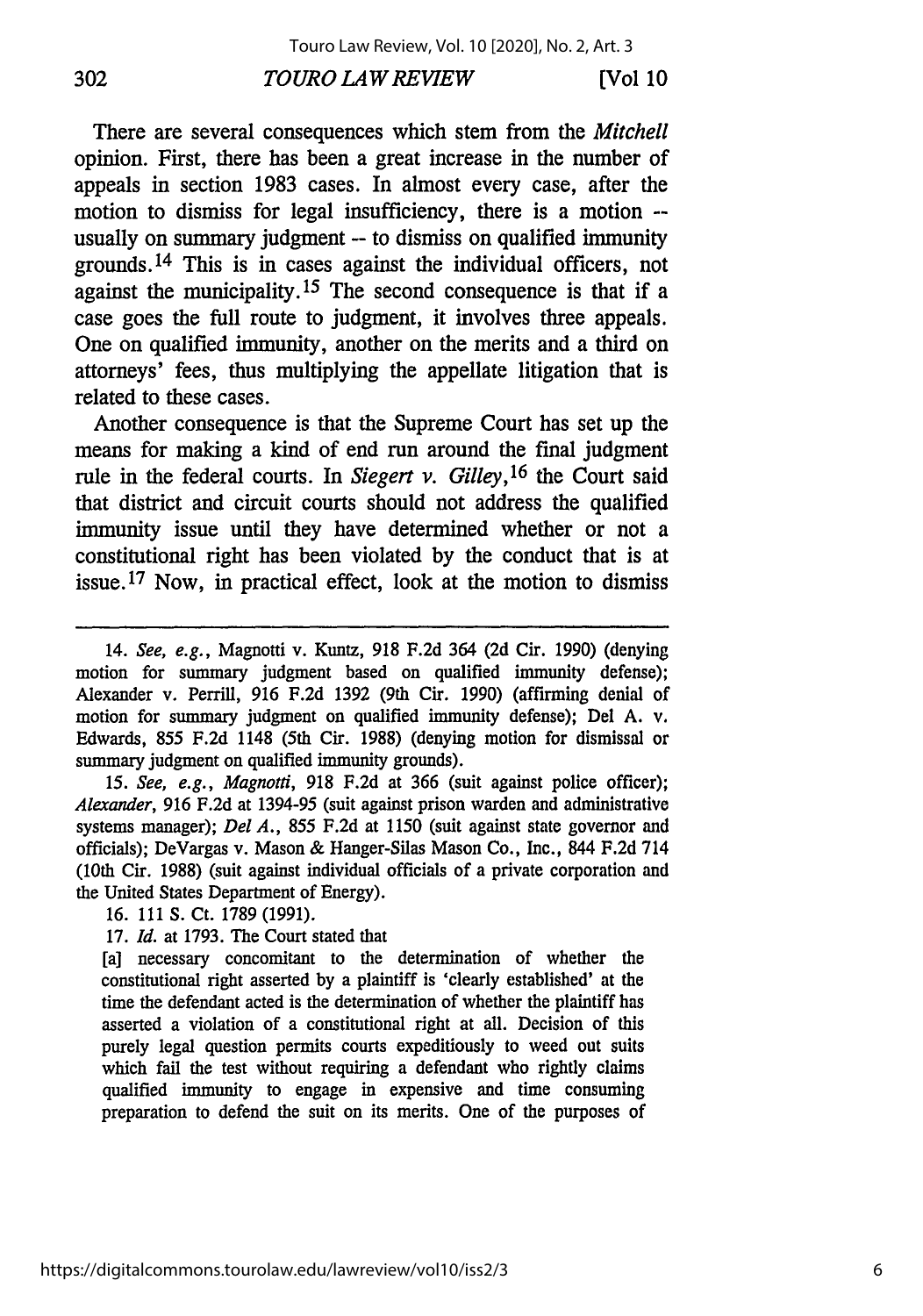that is generally made at the beginning of one of these cases. It assumes that what the plaintiff says is true and urges that there is no violation of the constitutional right. Therefore, the motion is denied, but no appeal, because it is not a final judgment. Then you make the motion to dismiss on qualified immunity grounds. That motion is also denied, but you can appeal because of *Mitchell.18* Under *Siegert,* however, the Court is then supposed to look back and see whether there is a violation of a constitutional right, so at that point you are getting, in effect, appellate review of the denial of the motion to dismiss **-** quite contrary to what the former system was. 19

Another consequence is that in other cases, the Court has extended the immediate appealability not just to qualified immunity, but also to absolute immunity cases<sup>20</sup> as well as Eleventh Amendment immunity cases.<sup>21</sup> On a more institutional level, the effect of the interlocutory appeal combined with the

immunity, absolute or qualified, is to spare a defendant not only unwarranted liability, but unwarranted demands customarily imposed upon those defending a long drawn out lawsuit.

*Id.*

18. *Mitchell,* 472 U.S at 530. The Court held that "a district court's denial of a claim of qualified immunity, to the extent that it turns on an issue of law, is an appealable 'final decision' within the meaning of 28 U.S.C. § 1291 notwithstanding the absence of a final judgment." *Id.*

19. *Siegert,* 111 S. Ct. at 1793. The Court held "that the petitioner in this case failed to satisfy the first inquiry in the examination of such a claim; he failed to allege the violation of a clearly established constitutional right." *Id.*

20. *See, e.g., Mitchell,* 472 U.S. at 525. The *Mitchell* Court held that "the denial of a substantial claim of absolute immunity is an order appealable before final judgment, for the essence of absolute immunity is its possessor's entitlement not to have to answer for his conduct in a civil damages action." *Id.; see also* Nixon v. Fitzgerald, 457 U.S. 731 (1982). In deciding the issue of whether it had jurisdiction over an appeal from a non-final order in which the district court had rejected the petitioner's claim of absolute immunity, the *Nitxon* Court held that the denial of the absolute immunity defense was immediately appealable. *Id.* at 742.

21. *See, e.g.,* Puerto Rico Aqueduct & Sewer Auth. v. Metcalf & Eddy, Inc., 113 **S.** Ct. 684, 685 (1993). The Court allowed an immediate appeal from a district court order which denied an Eleventh Amendment claim of immunity from a suit brought in federal court and likened it to the immediate appealablity available to qualified immunity found in *Mitchell. Id.*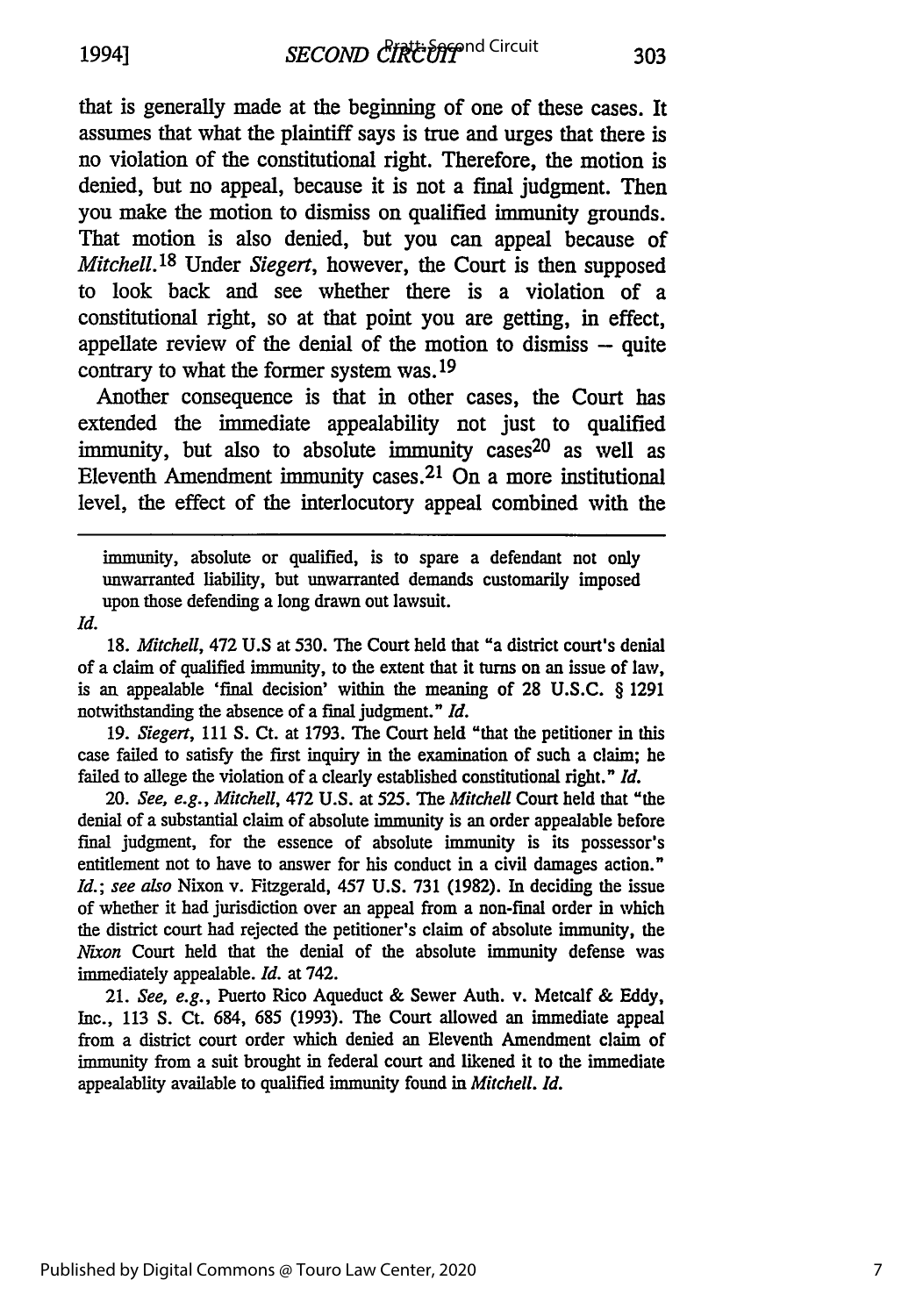rule of qualified immunity (that you are immune unless what you have done violates clearly established law), <sup>22</sup> has retarded the development and evolution of constitutional doctrine in the circuit courts. The issue is not "what is the constitutional issue?" Instead, it is a question of whether the defendant violated law that was clearly established. If there is any doubt about it, then there is qualified immunity and the case is dismissed. 23 So we cannot take the next step and establish what the law is, with the result that in the next case you still do not know what the clearly established law was. The whole thrust and development of the law in this area has been very much defendant-oriented and protects defendants, and it has, as I said, retarded the evolution of constitutional doctrine.

Another and final point on this is an institutional consideration. The qualified immunity interlocutory appeal is an example of another type of erosion of the final judgment rule that governs appeals in the federal system. In my opinion, and in the opinion of most appellate judges, and I suspect most district judges as well, the final judgment rule is one of the major strong points in the federal system as compared to other systems, such as the New York State system where so many rulings by trial judges can be appealed to the appellate division before a final judgment. 24 The appeals slow down litigation, detract from the

22. *See, e.g.,* Rogue-Rodriguez v. Lema Moya, 926 F.2d 103, 107 (1st Cir. 1991) (finding interlocutory appeal limited to reversing denial of summary judgment based on qualified immunity and does not allow for ruling on due process claim); Brown v. Grabowski, 922 F.2d 1097, 1108 (3d Cir. 1990), *cert. denied,* 111 S. Ct. 2827 (1991) (holding that defendant-police officers who allegedly violated constitutional rights of a woman by failing to protect her were entitled to qualified immunity on interlocutory appeal); Alvarado v. Zayas, 816 F.2d 818, 820 (1st Cir. 1987) (holding on interlocutory appeal that Social Services Secretary was entitled to qualified immunity from liability stemming from First Amendment and due process claims).

23. *See supra* note 22.

24. *See, e.g.,* Flanagan v. United States, 465 U.S. 259, 263-64 (1984) The Court noted that:

The final judgment rule serves several important interests. It helps preserve the respect due trial judges by minimizing appellate-court interference with the numerous decisions they must make in the prejudgment stages of litigation. It reduces the ability of litigants to harass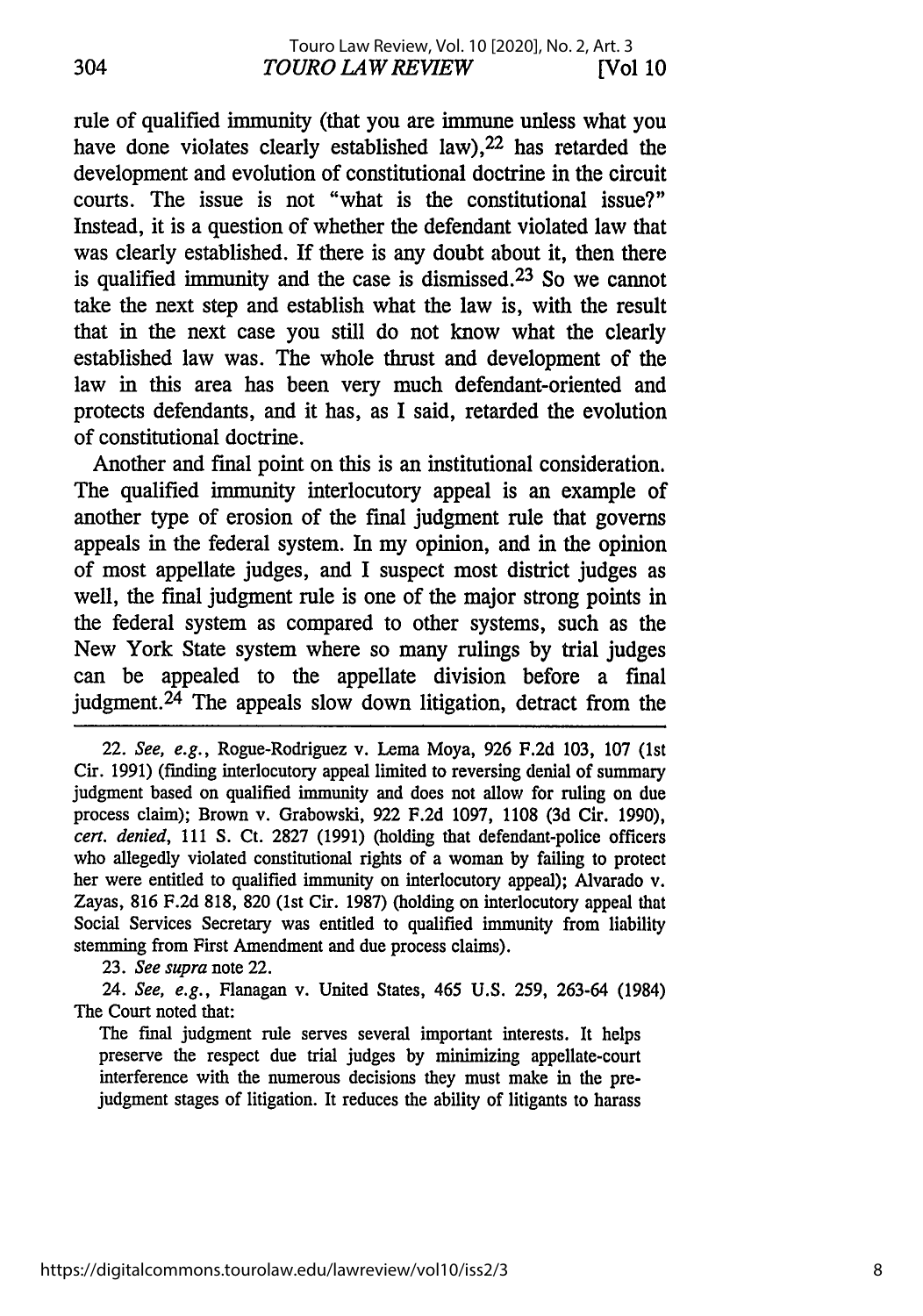authority of the trial judge, and generally seem to reduce the efficiency of the judicial system.25 The great virtue in the federal approach has been that the district judge runs the case until it is over, and the appellate court then takes over and determines whether there were any errors of law that are significant enough to warrant reversal. That system is being eroded, and this *Mitchell v. Forsyth* decision is a major contributor to the erosion. $26$ 

The other major group of section 1983 issues that come before the Second Circuit is municipal liability under *Monell.27* In one sense this is related to qualified immunity because qualified immunity tends to knock out the individual defendants.<sup>28</sup> The

opponents and to clog the courts through a succession of costly and time-consuming appeals. It is crucial to the efficient administration of justice.

*Id.;* Cobbledick v. United States, 309 **U.S.** 323, 324-25 (1940) ("Finality as a condition of review is an historic characteristic of federal appellate procedure. It was written into the first Judiciary Act and has been departed from only when observance of it would practically defeat the right to any review at all.").

*25. See, e.g.,* Appeal of Licht & Semonoff, 796 F.2d 564, 569 (1st Cir. 1986) (stating that the purpose of the § 1291 requirement which limits appellate review to final judgment is to reduce the costs of litigation, promote judicial efficiency and eliminate delays that interlocutory appeals cause); Servo Corp. of Am. v. General Elec. Co., 393 F.2d 551, 557 (4th Cir. 1968) (stating that to bring about judicial efficiency and reduce litigation to manageable size a court can make separate determinations of multiple issues).

26. *See, e.g.,* Yates v. City of Cleveland, 941 F.2d 444, 448 (6th Cir. 1991) (stating that *Mitchell* appeals can be used to purposely delay trial); Abel v. Miller, 904 F.2d 394, 396 (7th Cir. 1990) (warning courts of appeals to be careful with *Mitchell* appeals because they may be used to defeat claims by prolonging trials and incurring undue expenses on plaintiffs); Apostol v. Gallion, 870 F.2d 1335, 1338-39 (7th Cir. 1989) (finding that defendants who do not have genuine claims of immunity may use *Mitchell* appeals to stall trials to gain from postponement by increasing plaintiff's expense).

27. 436 U.S. 658 (1978).

28. *See, e.g.,* Deagle v. City of New York, 1992 **VL** 116368 (S.D.N.Y. May 24, 1992) at \*1 (finding that defendant has qualified immunity does not preclude finding that "municipal defendants" may be liable); Doe v. Sullivan County, 956 F.2d 545, 553 (6th Cir.), *cert. denied,* 113 **S.** Ct. 187 (1992) (stating that a municipality is not entitled to qualified immunity and thus may still be liable even after dismissal of claim after showing of qualified immunity for an officer); Palmerin v. City of Riverside, 794 F.2d 1409, 1414 (9th Cir.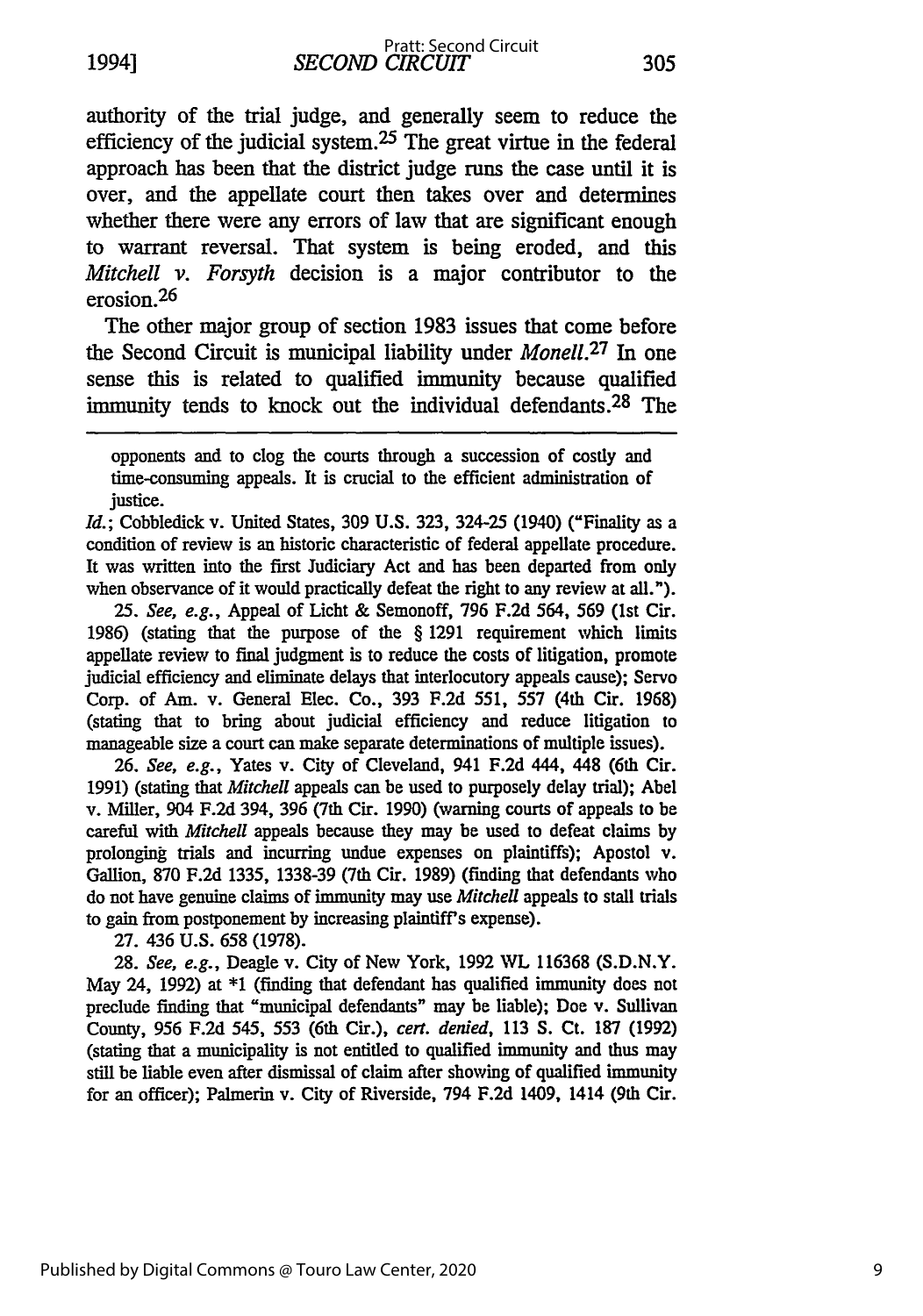response of practicing attorneys is, "Well, if we can't get the individual defendant, let's go after the municipality." In short, Plaintiff's attorneys are pushing the envelope of municipal liability as much as possible, because the individual claims are barred for one reason or another.

A claim against a municipality is a much more difficult claim to present from the plaintiff's point of view; it is more difficult to defend from the defendant's point of view, and it is infinitely more difficult to try from a trial judge's point of view.  $2^9$ Basically that is because a municipality, of course, can be held liable only if there is a municipal policy that causes the constitutional violation, and if the municipality was deliberately indifferent to the constitutional harm that the policy has caused.<sup>30</sup>

Three recent cases in the Second Circuit illustrate this trend to reach out toward the municipality. One is *Sorlucco v. New York City Police Department.31* In *Sorlucco,* potential municipal liability was to be based upon a custom concerning discipline inflicted on police officers.  $32$  The claim was that the custom

29. *See generally* City of Canton v. Harris, 489 U.S. 378, 389 (1989). Regarding municipal liability, the Court stated that:

Only where a municipality's failure to train its employees in a relevant respect evidences a 'deliberate indifference' to the rights of its inhabitants can such a shortcoming be properly thought of as a city 'policy or custom' that is actionable under § 1983 .... Only where a failure to train reflects a 'deliberate' or 'conscious' choice by a municipality--a 'policy' as defined by our prior cases--can a city be liable for such a failure under § 1983.

*Id.*

30. *See, e.g.,* Fiaco v. City of Rensselaer, 783 F.2d 319, 326 (2d Cir. 1986), *cert. denied,* 480 U.S. 922 (1987) (holding that a municipality may be subjected to § 1983 liability if policy tolerates unconstitutional acts); Owen v. Haas, 601 F.2d 1242, 1247 (2d Cir.), *cert. denied sub nom.,* County of Nassau v. Owens, 444 U.S. 980 (1979). In *Owen,* the second circuit stated that "[i]t is true that the failure to train or supervise law enforcement officers must be so grossly negligent as to constitute 'deliberate indifference' to hold the county liable." *Id.*

31. 971 F.2d 864 (2d Cir. 1992).

32. *Id.* at 870.

<sup>1986)</sup> (stating that a *Monell* claim survives finding that officer was acquitted due to good faith immunity).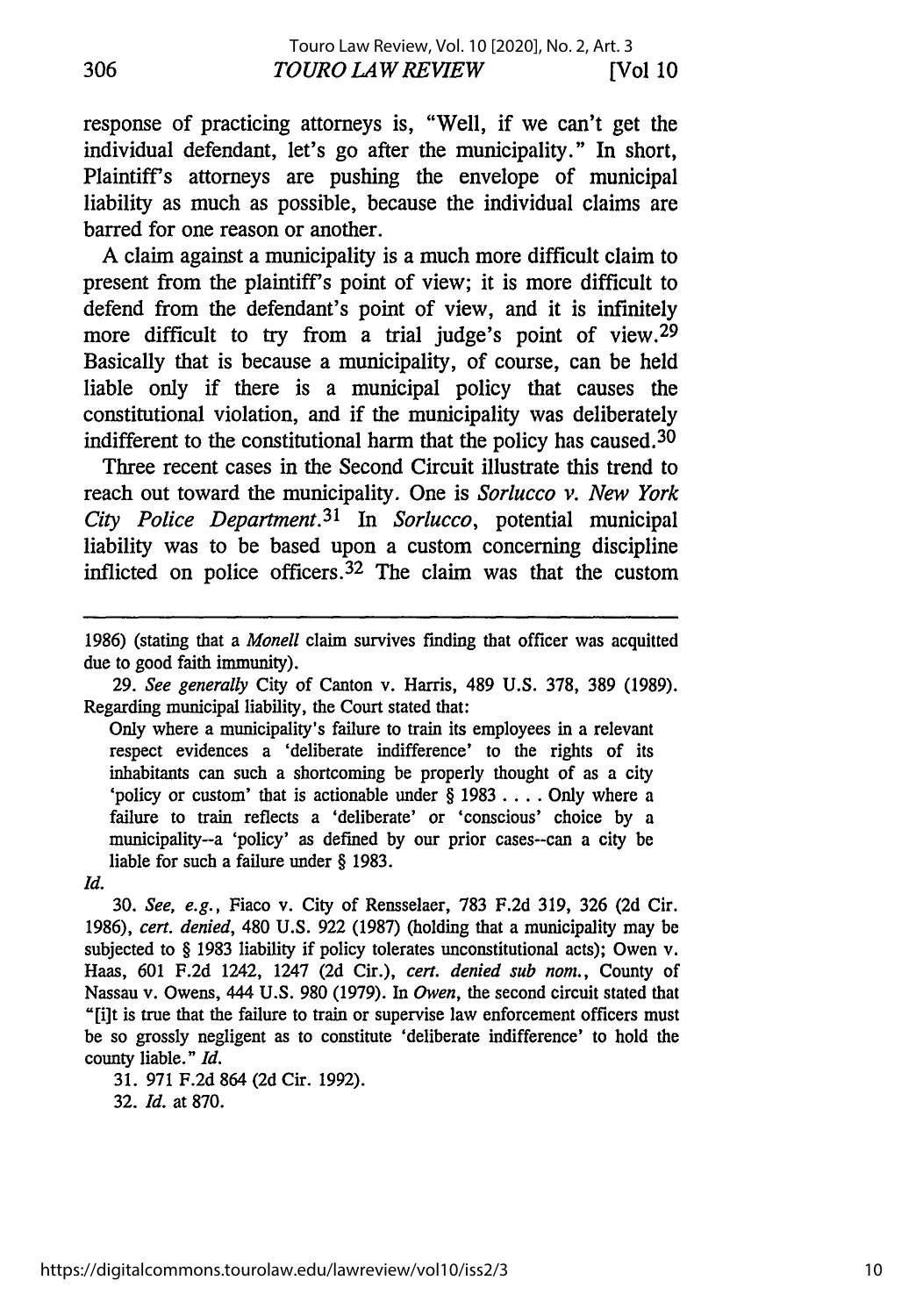*SECOND CIRCUIT* 1994] **307** Pratt: Second Circuit

discriminated against women.33 The facts were essentially that a woman police officer claimed she had been raped by a male police officer. 34 The incident occurred in the woman's apartment.35 She had left her police revolver on the dresser. <sup>36</sup> When the situation became amorous and she resisted his advances, he grabbed her revolver and to force her submission, he fired it a couple of times into the mattress directly next to her.<sup>37</sup> When she made her complaint, she was disciplined for taking improper care of her revolver.<sup>38</sup> The male officer, I believe, was promoted and eventually retired. When the case came to our court, we finally approved the possibility of establishing that this was not just an isolated instance of how they run things in the disciplinary affairs of the New York City Police Department. Rather, there was sufficient evidence to determine whether or not this was the result of a custom or policy of the City, and if so, then the City would be held liable. <sup>39</sup>

In another case, *Walker v. City of New York,40* defendant served 19 years in prison, and then it came out that a detective had lied on the witness stand.41 The Assistant District Attorney who tried the case knew that he had lied.<sup>42</sup> The prosecutor had absolute immunity, so the claim was asserted against the municipality for failure to train.43 Remember, this trial occurred twenty years ago when *Brady v. Maryland44* had first come down, and the claim was that the City did not properly train its

33. *Id.* at 865. 34. *Id.* at 865-66. 35. *Id.* at 865. 36. *Id.* at 865-66. 37. *Id.* 866. 38. *Id.* 39. *Id.* at 872-73. 40. 974 F.2d 293 (2d Cir. 1992), *cert. denied,* 113 S. Ct. 1412 (1993). 41. *Id.* at 295. 42. *Id.* 43. *Id.* 44. 373 U.S. 83 (1963). In *Brady,* the Court held that "suppression by the

prosecution of evidence favorable to an accused upon request violates due process where the evidence is material either to guilt or punishment, irrespective of the good faith or bad faith of the prosecution." *Id.* at 87.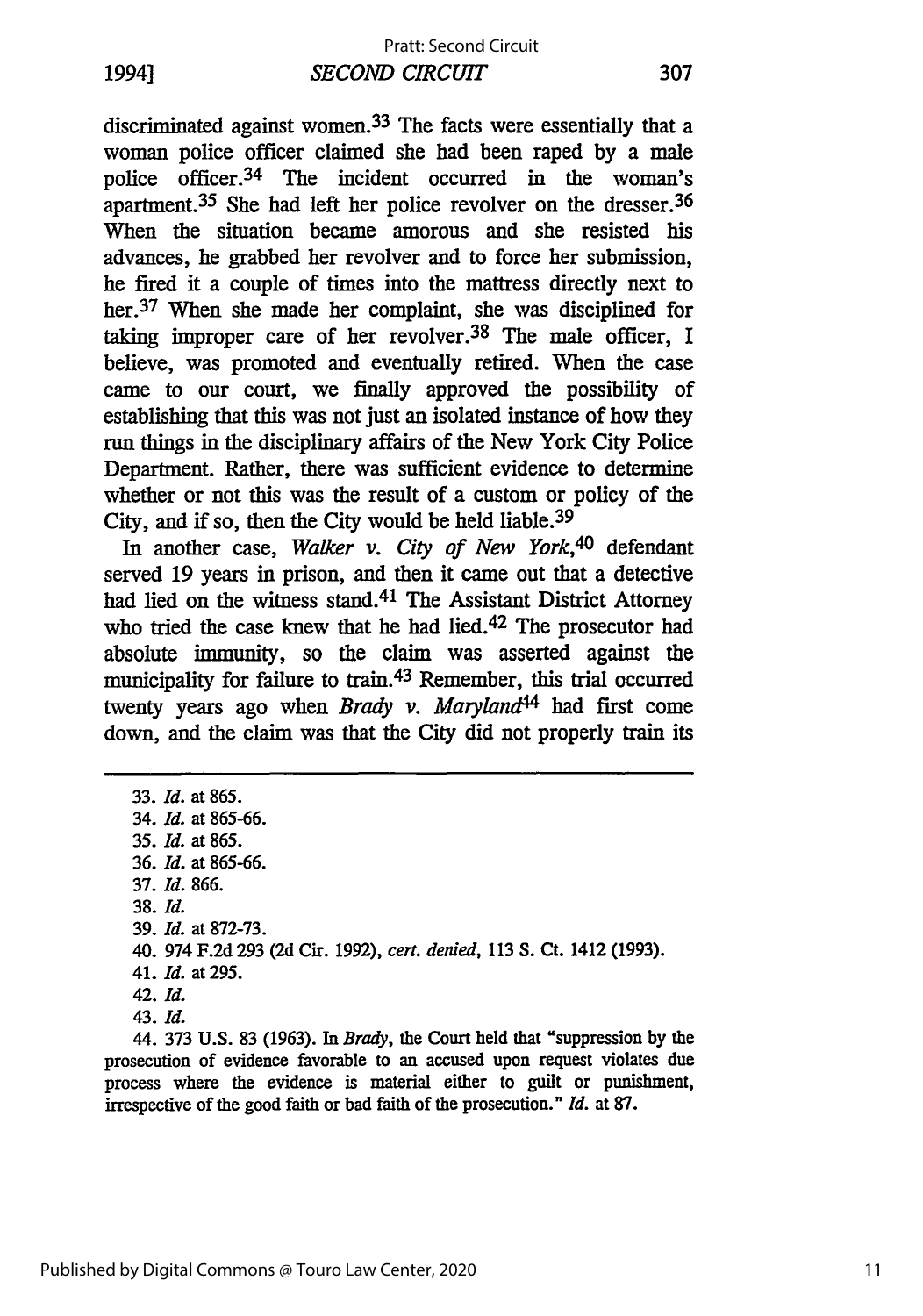#### *TOURO LAW REVIEW* **308 [Vol 10**

assistant district attorneys in their obligations to turn over exculpatory material to defense counsel before the trial.45 We reversed the district court's dismissal of the disciplinary charges and remanded for further proceedings. 46 Potentially that claim can succeed if it ever goes to trial.

The third case is *Dwares v. City of New York.47* The claim in *Dwares* was sort of an offshoot of the *DeShaney v. Winnebago County Department of Social Services48* case. In *DeShaney,* Social Services had some notes that a child was being abused by his father.<sup>49</sup> They had even taken him into custody at one time, but they finally turned him back to the father.<sup>50</sup> Then he was severely abused, and ended up severely brain damaged.<sup>51</sup> When the boy's mother tried to collect from Social Services, the Supreme Court of the United States said there was no affirmative duty on the part of a municipality to protect the child against harm being inflicted by a parent.<sup>52</sup> You need something more than just notice that something is going to happen.<sup>53</sup>

In any event, the *Dwares* case was an offshoot of that. A bystander at a flag burning event was assaulted by a group of skinheads. 54 The claim was that the police officers essentially knew that there was going to be violence. 55 Plaintiff alleged that there had been a meeting between the leader of the skinheads and the police and that the police had stated that they would not interfere unless the skinheads "got completely out of control." <sup>56</sup> It happened that the one who was harmed in this particular instance was not burning the flag; he was only there to watch

<sup>45.</sup> *Walker,* 974 F.2d at 294. 46. *Id.* at 300. 47. 985 F.2d 94 (2d Cir. 1993). 48. 489 U.S. 189 (1989). 49. *Id.* at 192-93. *50. Id.* at 192. 51. *Id.* at 193. 52. *Id.* at 189. 53. *Id.* at 200. 54. *Dwares,* 985 F.2d at 96. *55. Id.* 56. *Id.* at 97.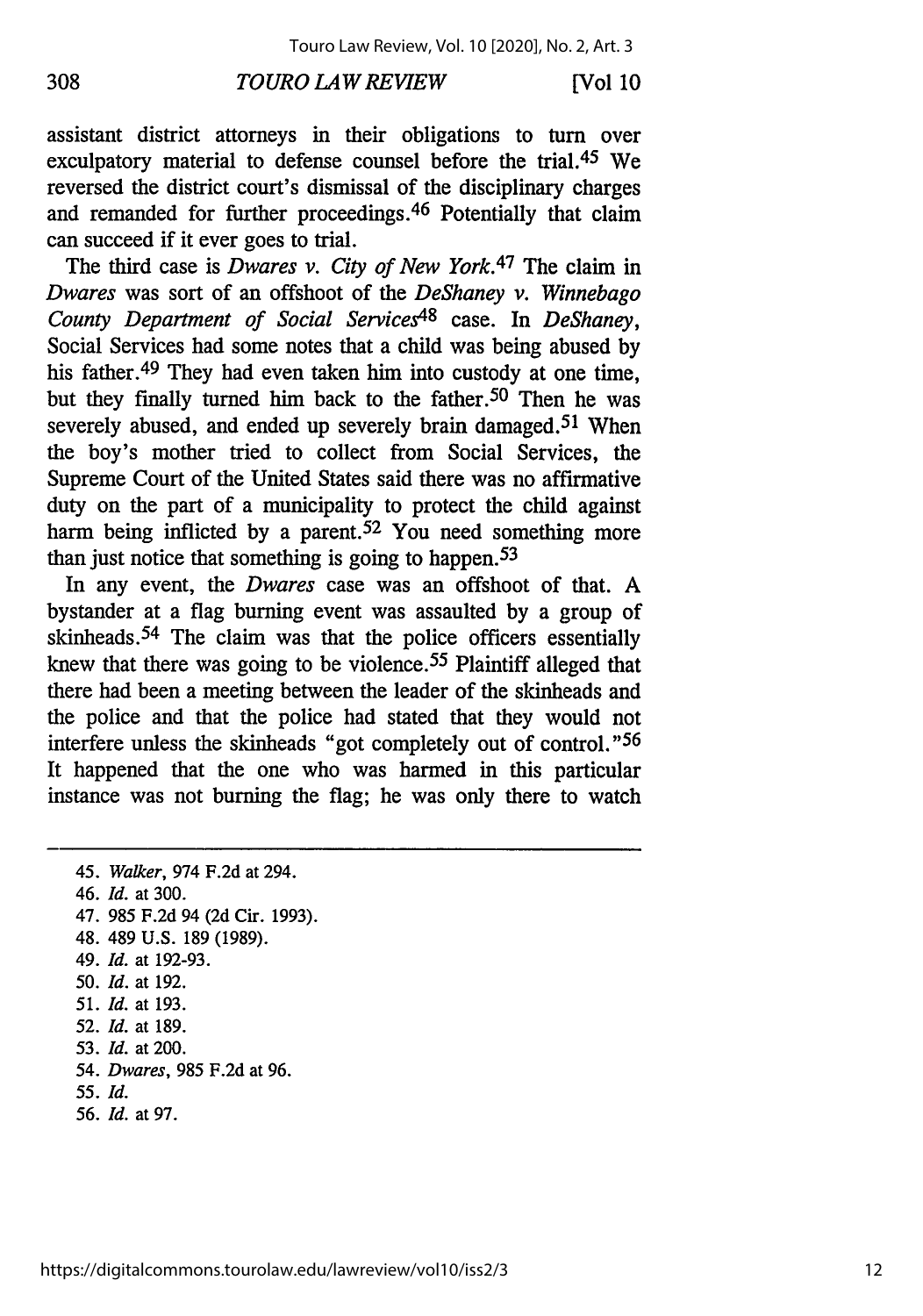what was going on.<sup>57</sup> I am not sure where his sympathies lay, but they certainly were not with the police in the end, because the police stood by while he was beaten by skinheads.<sup>58</sup> On motion, our court held that municipal liability could be established under these circumstances if it could be established that the arrangement between the skinheads and the police was made at a high enough level to fairly be the policy of a city. <sup>59</sup>

These are just some examples of the phenomenon of more and more municipal liability cases that are at the fringe. Plaintiffs are reaching, and frankly, they are pushing the envelope to establish municipal liability. It is largely a response to the fact that you cannot get the individual officer in many cases because the qualified immunity protects them.

One other comment: the substantive claim that most frequently seems to have come to our court in the last couple of years is a retaliation claim, mostly arising out of employment contexts. 60 A couple of other cases, typical whistle-blower cases, are *DiMarco v. Rome Hospital,61 and Vasbinder v. Scott.62* Finally, there was

60. See Piesco v. Koch, 12 F.3d 332 (2d Cir. 1993) (holding sufficient evidence existed to support former New York City Deputy Director of Examination's claim of retaliatory dismissal based on statements made during committee meetings to evaluate testing procedures); Saulpaugh v. Monroe Community Hosp., 4 F.3d 134 (2d Cir. 1993) (upholding **INS** employer liability for retaliatory discharge of employee following claims of sexual harassment); Goldberg v. Town of Rocky Hill, 973 F.2d 70 (2d Cir. 1992) (finding the elimination of plaintiff's position as a supernumerary police officer was a retaliatory act for plaintiff's public defense of police chief on controversial issue).

61. 952 F.2d 661 (2d Cir. 1992). The *DiMarco* court stated that in order [t]o determine whether the plaintiff has a valid claim of retaliation for public speech, the district court must determine, first, whether the speech related to a matter of public concern. If it did, the district court must then engage in a very subtle balancing test-the degree of public concern expressed by the speaker must be weighed against 'the government's interest in the effective and efficient fulfillment of its responsibilities to the public. **'**

*Id.* at 666 (quoting Connick v. Myers, 461 U.S. 138, 150 (1983)).

<sup>57.</sup> *Id.* at 96.

*<sup>58.</sup> Id.*

*<sup>59.</sup> Id.* at 100.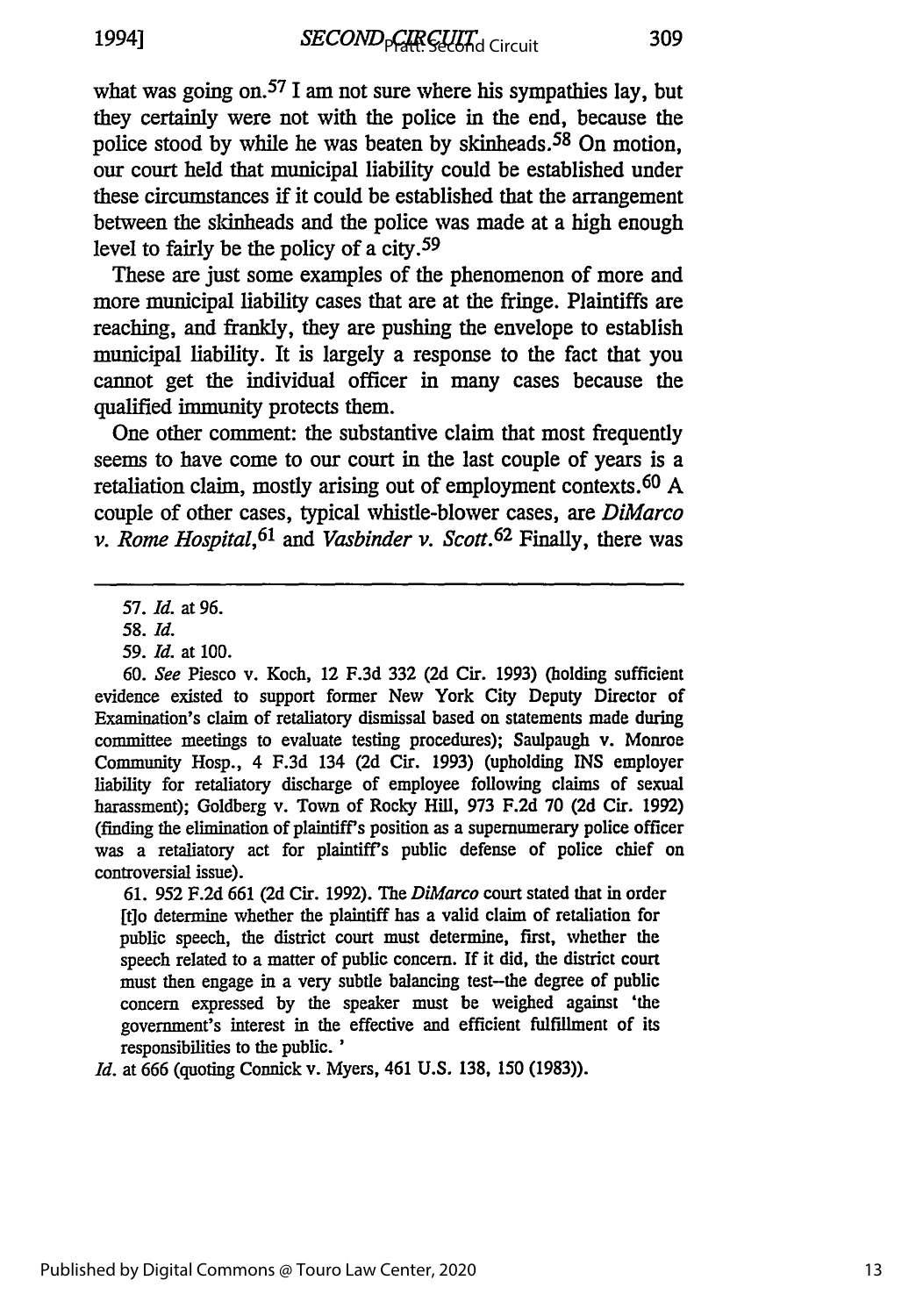the interesting case of *Goldberg v. Town of Rocky Hill.63* Up in Connecticut they have a position called a supernumerary police officer. 64 This particular officer, Mr. Goldberg, criticized some of the politicians in town, taking a political stance. 65 The result was that the town voted to abolish his job.<sup>66</sup> The suit claimed that this was retaliation, a violation of the First Amendment. <sup>67</sup> The members of the town legislative body were entitled to absolute immunity because this was a legislative act.<sup>68</sup> So the claim was brought against the town itself and the town said, "We, too, are entitled to absolute immunity." 69 It was clear that towns are not entitled to qualified immunity under the Supreme Court's decision in *Owen v. City of Independence,70* but the issue

an award should not be so high as to result in the financial ruin of the defendant. Nor should it constitute a disproportionately large percentage of a defendant's net worth. Thus, while a defendant's conduct is obviously germane to the damages issue, 'even outrageous conduct will not support an oppressive or patently excessive award of damages.' Further, because neither compensation nor enrichment is a valid purpose of punitive damages, an award should not be so large as to constitute 'a windfall to the individual litigant.'

- 64. *Id.* at **71**
- 65. Id.
- 66. *Id.*
- 67. Id.
- 68. *Id.* at 72.
- 69. *Id.* at 71.
- 70. 445 U.S. 622 (1980). In *Owen,* the Supreme Court stated that

[w]here the immunity claimed by the defendant was well established at common law at the time § 1983 was enacted, and where its rationale was compatible with the purposes of the Civil Rights Act, we have construed the statute to incorporate that immunity. But there is no tradition of immunity for municipal corporations, and neither history nor policy supports a construction of § 1983 that would justify the qualified immunity accorded the city of Independence by the Court of Appeals. We hold, therefore, that the municipality may not assert the good faith of its officers or agents as a defense to liability under § 1983.

<sup>62. 976</sup> F.2d 118 (2d Cir. 1992). In a section 1983 case for punitive damages where plaintiff claimed he was discharged from employment and reassigned to lesser position with reduction in salary in violation of his First Amendments rights, the Second Circuit stated that

Id. at 121 (citations omitted).

<sup>63. 973</sup> F.2d 70 (2d Cir. 1992).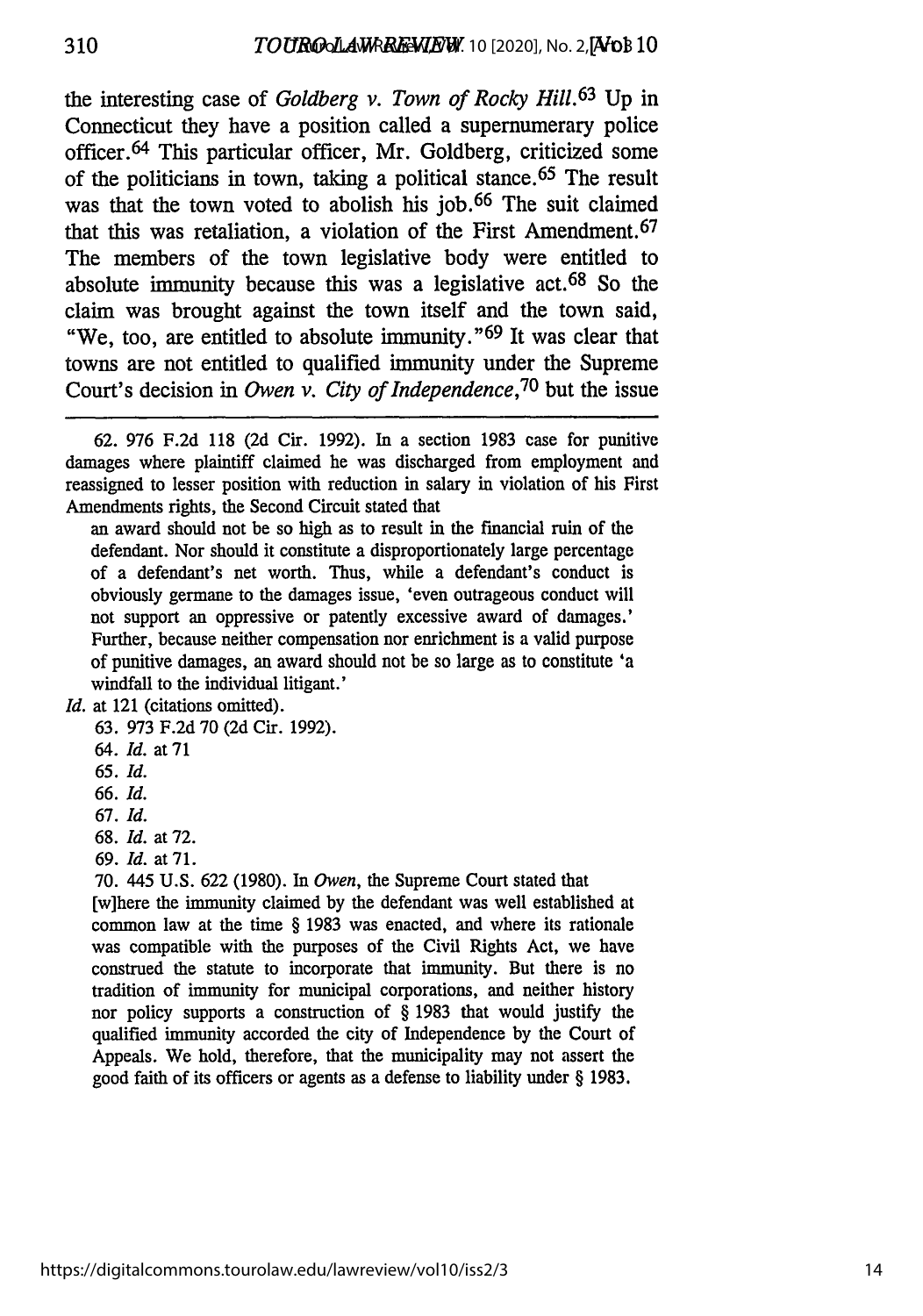had never been raised on absolute immunity. Not only that, under Connecticut law, legislators have a privilege not to testify as to what their motives are, and the whole issue in a retaliation case is motive. <sup>71</sup>**Why** did they abolish the **job?** The town said, "If we do not have immunity, we are defenseless because our legislators will not testify."<sup>72</sup>

Our court's response was: "You do not have absolute immunity; if you did, then *Monell* would be meaningless because we could not hold the municipality liable for anything but the most formal legislative policies."<sup>73</sup> Motive is relevant now in many issues of constitutional law, such as racial discrimination, free speech, and the Establishment Clause under the First Amendment; and we are dealing here with a federal claim, not a state claim. The state privilege cannot operate to defeat the federal claim.<sup>74</sup>

**All** right, those are just some random observations as to what is happening out there **-** I was going to say in the trenches, but the trenches are really the district courts. The circuit court is one step behind. Nevertheless, these are some of the consequences of what the Supreme Court has done to, or for, us over the past several years.

*Id.* at **638.**

**71.** *Goldberg,* **973 F.2d** at 74.

**72.** *Id.*

**73.** *See id.* at 74. The court held "that there is no immunity defense, either qualified or absolute, available to a municipality sought to be **held** liable under 42 **U.S.C. § 1983[,"** and to claim otherwise is a "clear avoidance of the inference from *Monell and Owen." Id.; see also* Monell v. Dep't of Social Servs., 436 **U.S. 658, 690** n.55 **(1978)** (stating that immunity does not attach to legislators sued in their official capacity because "official capacity suits generally represent only another way of pleading an action against an entity of which an officer is an agent **.... ");** Owen v. City of Independence, 445 **U.S. 622, 651 (1980)** (cautioning that "granting immunity to municipalities would mean that many victims of municipal malfeasance would be left remediless **.... ").**

74. *Owen,* 445 **U.S.** at 647-48. Supporting this premise, the Court stated that **"[b]y** including municipalities within the class of 'person' subject to liability for violations of the federal Constitution and laws, Congress **-** the supreme sovereign on matters of federal law **-** abolished whatever vestige of the state's sovereign immunity the municipality possessed **.. ").**